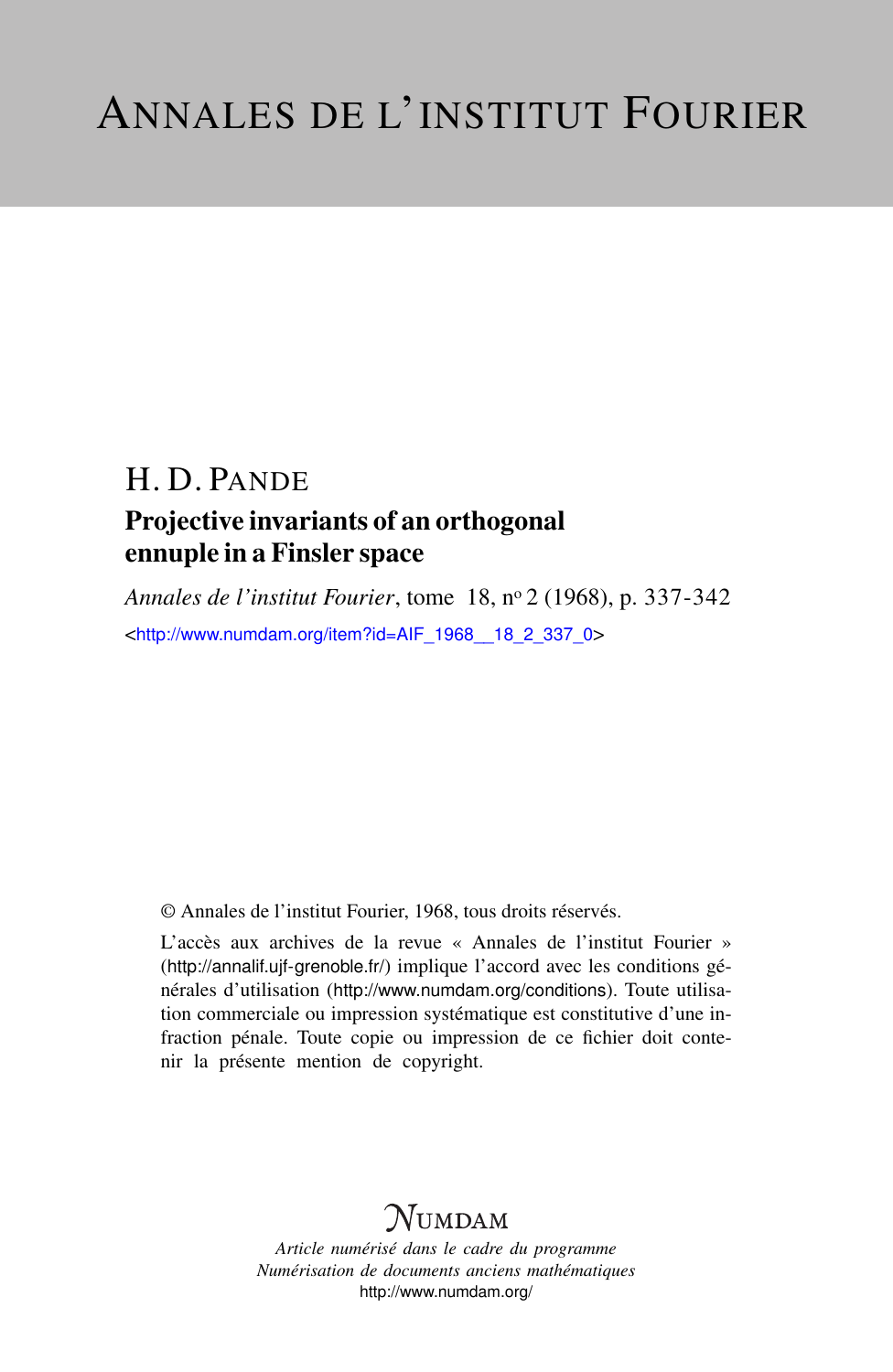Ann. Inst. Fourier, Grenoble **18,** 2 (1968), 337-342.

### PROJECTIVE INVARIANTS OF AN ORTHOGONAL ENNUPLE IN A FINSLER SPACE

#### **by H. D. PANDE** (\*)

#### **1. Introduction.**

We consider an *n*-dimensional Finsler space  $F_n$  with the ndamental metric function  $F(x, \dot{x})$ . This fundamental fundamental metric function  $F(x, \dot{x})$ . function is positive homogeneous of the first degree in  $\dot{x}^i$ , it is  $>0$  for  $\sum (\dot{x}^i)^2 \neq 0$  and the quadratic form  $(\delta^2F^2/\delta \dot{x}^i \delta \dot{x}^j) \xi^i \xi^j$ is positive definite in the variables ^<sup>l</sup> . The metric tensor is given by

(1.1) 
$$
g_{ij}(x, \dot{x}) \stackrel{\text{def}}{=} \frac{1}{2} \dot{\delta}_i \dot{\delta}_j F^2(x, \dot{x}) \ \ (^1), \ (^2)
$$

This tensor is symmetricin the in dices  $i, j$  and positive homogeneous of degree zero in  $\dot{x}$ . The contravariant compo-

nents 
$$
g^{ij}(x, \dot{x})
$$
 of the metric tensor is determined by  
\n(1.2)  $g^{ij}(x, \dot{x})g_{jk}(x, \dot{x}) = \delta^i_k \begin{cases} 1 & \text{if } k = i. \\ 0 & \text{if } k \neq i \end{cases}$ 

The covariant components of the unit vector along the direction of the element of support  $(x^{i}, x^{i})$  are given by

(1.3) 
$$
l_i(x, \dot{x}) = \dot{\delta}_i F(x, \dot{x}).
$$

The covariant derivative of a vector  $X^i(x, \dot{x})$ , depending on the element of support, with respect to  $x^k$  in the sense of

(\*) With the Department of Mathematics, University of Gorakhpur, India, when this work was started.

 $(1)$   $\delta_i = \delta/\delta x^i$  and  $\delta_i = \delta/\delta x^i$ .

<sup>(2)</sup> Numbers in brackets refer to the references at the end of the paper.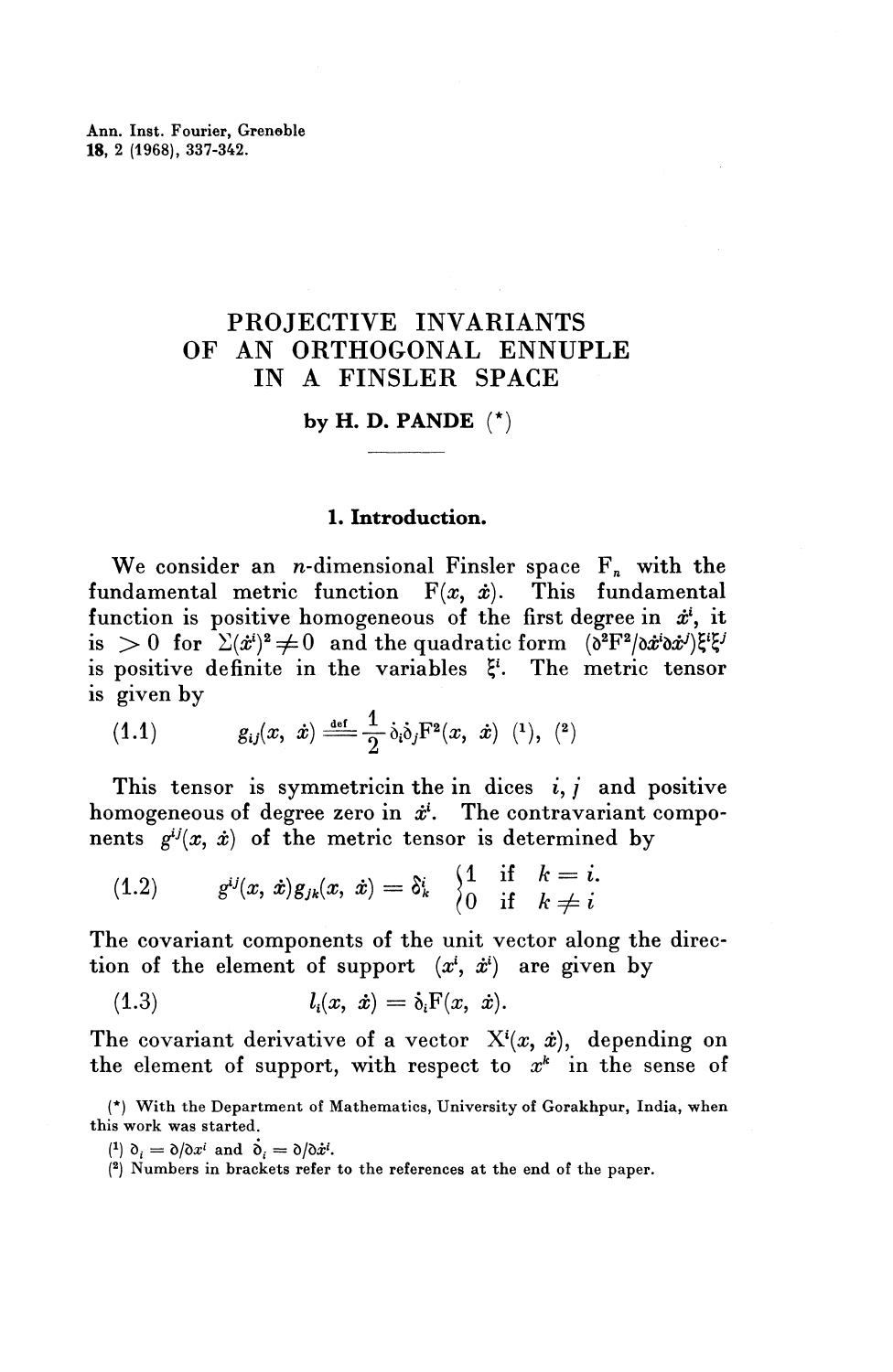**338 H. D. PANDE**

Cartan is given by

$$
\begin{aligned}\n\text{rtan is given by} \\
(1.4) \qquad X^i_{\vert k}(x, \dot{x}) &= (\delta_k X^i) - (\dot{\delta}_j X^i) G^j_k + X^j \Gamma^{*i}_{jk},\n\end{aligned}
$$

**where**

here  
\n
$$
(1.5a) \tG'_{k}(x, \dot{x}) \frac{def}{=} \delta_{k}G^{i}(x, \dot{x}),
$$

(1.5*a*) 
$$
G_k^i(x, \dot{x}) \stackrel{\text{def}}{=} \delta_k G^i(x, \dot{x}),
$$

$$
(1.5b) \qquad 2G^i(x, \dot{x}) \stackrel{\text{def}}{=} \gamma^i_{jk}(x, \dot{x}) \dot{x}^j \dot{x}^k,
$$

 $\gamma_{jk}^i(x, \dot{x})$  being the Christoffel's symbols of second kind [1] and  $\Gamma_{ik}^{*i}(x, x)$  are the Cartan's connection coefficients symmetric in their lower indices and homogeneous of degree zero in their directional arguments. We have [1]

(1.6) 
$$
G_{jk}^{i}(x, \dot{x})\dot{x}^{j} = \Gamma_{jk}^{*i}(x, \dot{x})\dot{x}^{j} = G_{k}^{i}(x, \dot{x}),
$$

where  $G^{i}_{jk}(x, \dot{x}) \stackrel{\text{def}}{=} \delta_k G^{i}_{j}((x, \dot{x}).$ 

Let  $\lambda_{\alpha}$   $\{a = 1, 2, \ldots, n\}$  be the unit tangents of *n*-congruences of an orthogonal ennuple. The subscript « *a* » in the paranthesis simply distinguishes one congruence from the other. The covariant and contravariant components of  $\lambda_{(a)}$ will respectively be denoted by  $\lambda_{(a)i}$  and  $\lambda_{(a)}^i$ . Since *n*-congruences are mutually orthogonal, we have [2]<br>
(1.7)  $g_{ij}(x, \dot{x})\lambda^i_{\langle a \rangle}\lambda^j_{\langle b \rangle} = \delta_{ab}$ ,

$$
(1.7) \t g_{ij}(x, \dot{x}) \lambda_{(a)}^i \lambda_{(b)}^j = \delta_{ab},
$$

where the Kronecker delta  $\delta_{ab} = \begin{cases} 1, & \text{if } a = b \\ 0, & \text{if } a \neq b \end{cases}$ . We have the Ricci coefficients of rotation, given by  $[2, 3]$ 

(1.8) 
$$
Y_{abc}(x, \dot{x}) \stackrel{\text{def}}{=} \lambda^i_{(a)|j} \lambda_{(b)i} \lambda^j_{(c)},
$$

where the symbol I denotes the covariant derivative with

respect to 
$$
x^k
$$
 in the sense of Cartan and  
\n(1.9)  $\mu_{(m)}^i(x, \dot{x}) \stackrel{\text{def}}{=\!\!=} \sum_h Y_{mhm} \lambda_{(h)}^i$ .

The geometric entities  $\mu_{(m)}^i(x, \dot{x})$  are called the first curvature vector of a curve of congruence in Finsler space [3].

#### **2. Projective transformation.**

The equation of a geodesic

(2.1) 
$$
\frac{d^2x^i}{ds^2} + \Gamma_{jk}^{*i}(x, dx/ds) \frac{dx^j}{ds} \frac{dx^k}{ds} = 0
$$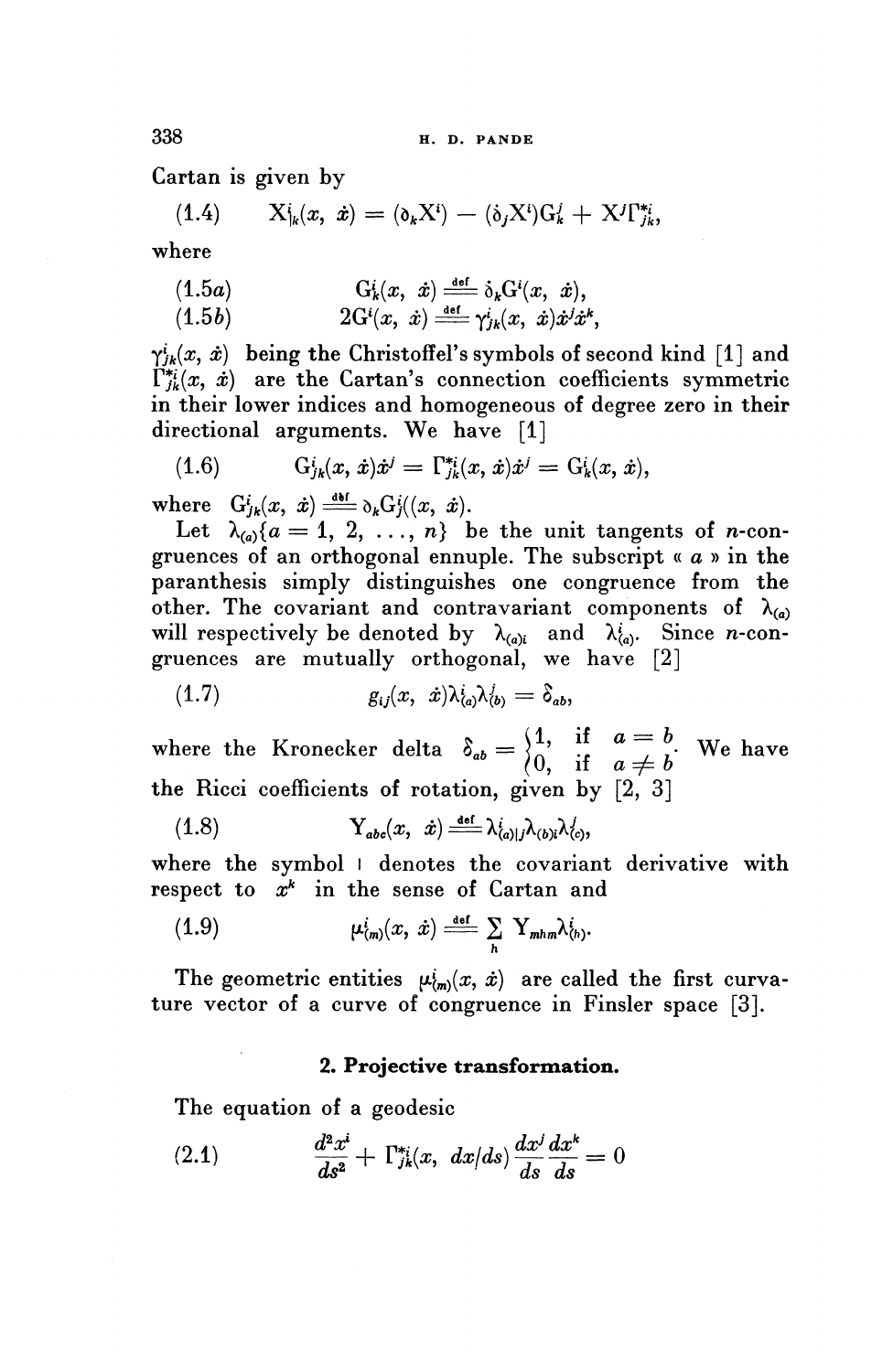assumes the following form by the transformation of its parameter  $s$  to  $t \lceil 4 \rceil$ :

$$
(2.2) \quad \dot{x}^{l} \left\{ \frac{d^{2}x^{i}}{dt^{2}} + \Gamma_{jk}^{*}(x, \dot{x})\dot{x}^{j}\dot{x}^{k} \right\} - \dot{x}^{i} \left\{ \frac{d^{2}x^{l}}{dt^{2}} + \Gamma_{jk}^{*}(x, \dot{x})\dot{x}^{j}\dot{x}^{k} \right\} = 0,
$$

where

(2.3) 
$$
\Gamma_{jk}^{*i}(x, \ \dot{x}) = \Gamma_{kj}^{*i}(x, \ \dot{x}).
$$

The equation (2.2) remains unchanged if we replace the Cartan's connection coefficient  $\Gamma_{ik}^{*i}(x, \dot{x})$  by a new symmetric coefficient  $\overline{\Gamma}_{ik}^{*i}(x, \dot{x})$ , given by [6]

$$
(2.4) \qquad \overline{\Gamma}^{*i}_{jk}(x,\ \dot{x}) \stackrel{\text{def}}{\equiv} \Gamma^{*i}_{jk}(x,\ \dot{x}) + 2\delta^i_{(j}p_{kj} + p_{jk}\dot{x}^i,
$$

where  $p_k(x, \dot{x})$  is a covariant vector, positively homogeneous of degree zero in its directional arguments and

$$
(2.5) \t\t p_{jk}(x, \dot{x}) \stackrel{\text{def}}{=} \dot{\delta}_j p_k(x, \dot{x}).
$$

DEFINITION 2.1.  $-$  Let  $F_n$  and  $\overline{F}_n$  be two spaces with *fundamental tensor*  $g_{ij}(x, \dot{x})$  *and*  $\bar{g}_{ij}(x, \dot{x})$  *at the corresponding points. Then the spaces are said to be in geodesic correspondence if their geodesics are the same and we shall call*  $(2.4)a$  *« projective change* » of the Cartan's function  $\int_{ik}^{*}(x, \dot{x})$ .

Contracting  $(2.4)$  with respect to the indices i and i, we get

(2.6) 
$$
\overline{\Gamma}_{\gamma k}^{*\gamma}(x, \dot{x}) = \Gamma_{\gamma k}^{*\gamma}(x, \dot{x}) + (n+1)p_k(x, \dot{x}).
$$

Differentiating  $(2.6)$  with respect to  $\dot{x}$ <sup>*i*</sup>, we obtain

$$
(2.7) \qquad \dot{\delta}_l \overline{\Gamma}_{\gamma k}^{* \gamma}(x,\dot{x}) = \dot{\delta}_l \Gamma_{\gamma k}^{* \gamma}(x,\dot{x}) + (n+1) p_{lk}(x,\dot{x}).
$$

#### **3. Projective invariants.**

THEOREM 3.1.  $-If \lambda^i_{(a)}(x)$  and  $\lambda_{(a)i}(x)$  are the contravariant *and covariant components of an orthogonal ennuple, then the following geometric entities are invariant under the projective change:*

$$
\text{angle:} \\ \text{(3.1)} \quad \mathbf{A}_k^i(x,\,\dot{x}) \stackrel{\text{def}}{\equiv} \lambda_{\{a\}|k}^i - \frac{1}{n+1} \lambda_{\{a\}}^j \left\{ 2 \sum_b \lambda_{(b)m} \delta_{ij}^i \lambda_{(b)|k}^m \right\},
$$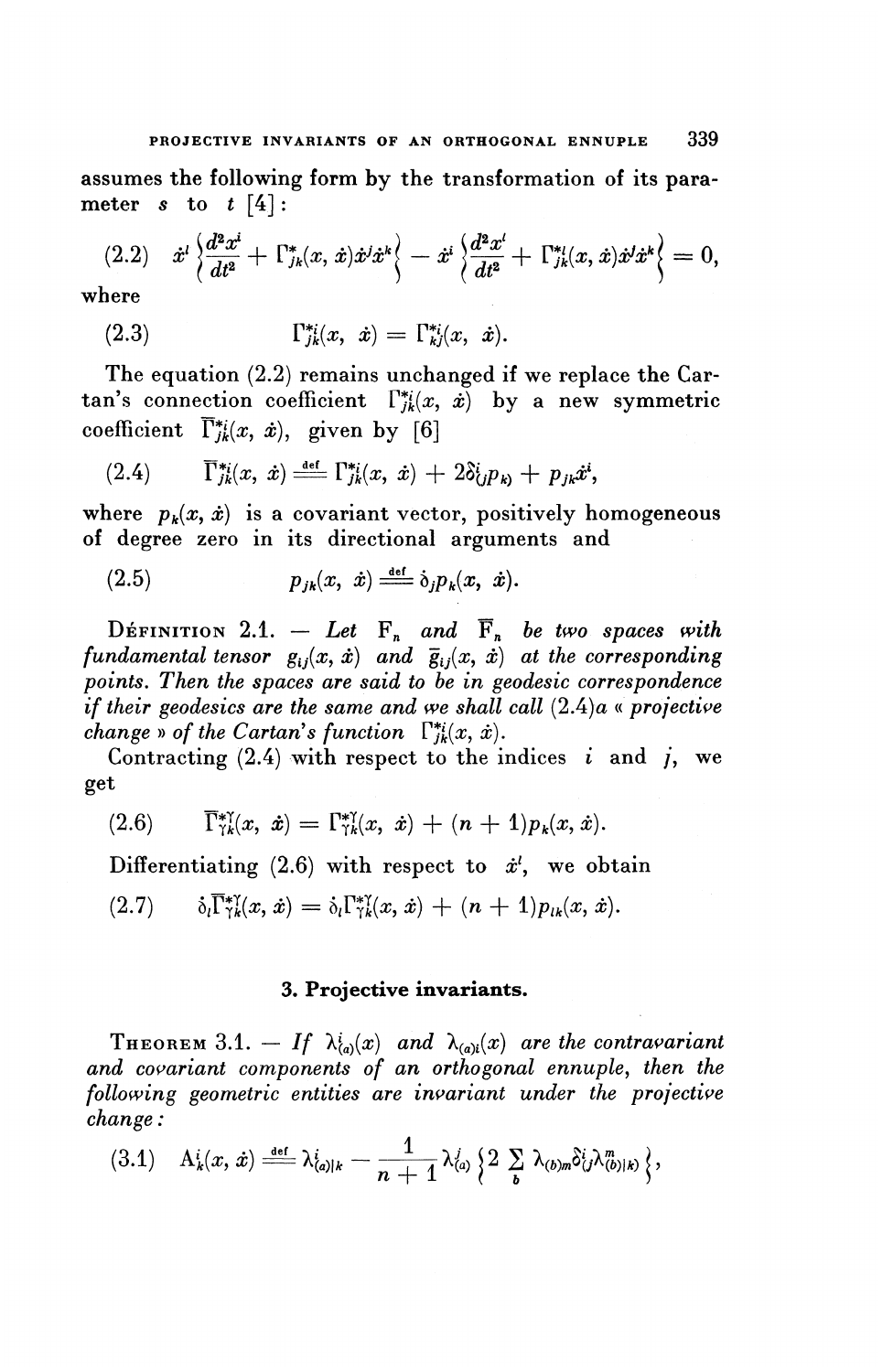*and*

(3.2) 
$$
\mathbf{A}_{k}^{*}(x, \dot{x}) \stackrel{\text{def}}{=\!\!=} \sum_{a} \lambda_{(a)i} \lambda_{(a)|k}^{i} - \Gamma_{\gamma k}^{*}.
$$

*Proof.* – If we denote by  $\lambda_{\{\alpha\} \vert \overline{k}}^i$  the covariant derivative of  $\lambda^i_{(a)}$  in the sense of Cartan for the connection coefficients<br>  $\overline{\Gamma}^{*i}_{jk}(x, \dot{x})$ , then we have<br>
(3.3)  $\lambda^i_{(a)|\overline{k}} = \delta_k \lambda^i_{(a)} + \lambda^j_{(a)} \overline{\Gamma}^{*i}_{jk}$ .  $\overline{\Gamma}_{ik}^{*i}(x, \dot{x})$ , then we have

(3.3) 
$$
\lambda_{(a)\overline{k}}^i = \partial_k \lambda_{(a)}^i + \lambda_{(a)}^j \overline{\Gamma}_{jk}^{*i}.
$$

Hence we get in consequence of (2.4)  
\n
$$
\lambda_{(a)|\bar{k}}^{i} - \lambda_{(a)|k}^{i} = \lambda_{(a)}^{j} \{ 2\delta_{(j}^{i}p_{k)} + p_{jk}\dot{x}^{i} \}.
$$

Multiplying (3.4) by  $\lambda_{(a)i}$  throughout and summing with respect to  $a$  and using the orthogonality condition  $(1.7)$ , we obtain

(3.5) 
$$
\sum_{a} \lambda_{(a)i} (\lambda_{(a)|\bar{k}}^i - \lambda_{(a)|k}^i) = (n+1)p_k.
$$

**Eliminating the vector**  $p_k(x, \dot{x})$  from equations (3.4) and (3.5), **we get**  $\begin{aligned} \mathbf{v} \cdot \mathbf{v} &= \frac{1}{\sqrt{2}} \mathbf{v} \end{aligned}$ 

$$
(3.6) \quad \lambda_{(a)|\bar{k}}^i - \lambda_{(a)|k}^i = \frac{1}{n+1} \lambda_{(a)}^j \left[ \delta_j^i \sum_b \lambda_{(b)m} (\lambda_{(b)|\bar{k}}^m - \lambda_{(b)|k}^m) + \delta_k^i \sum_b \lambda_{(b)m} (\lambda_{(b)|\bar{j}}^m - \lambda_{(b)|j}^m) \right].
$$

Again, with the help of (2.6), equation (3.5) yields  
\n
$$
(3.7) \qquad \sum_{a} \lambda_{(a)i} (\lambda_{(a)|\bar{k}}^i - \lambda_{(a)|k}^i) = \overline{\Gamma}_{1k}^{*\gamma} - \Gamma_{1k}^{*\gamma},
$$

**which gives us** (3.2).

THEOREM 3.2.  $-$  When  $F_n$  and  $\overline{F}_n$  are in geodesic corres*pondence^ we have the following geometric entities which are*

*invariant under the projective change :*  
(3.8) 
$$
C_k^i(x, \dot{x}) \stackrel{\text{def}}{=} \lambda^i_{\langle a \rangle | k} - \frac{1}{n+1} \lambda^j_{\langle a \rangle} \{ 2 \delta^i_{\langle j} \Gamma^*_{\langle k \rangle \langle} + \dot{x}^i \delta_j \Gamma^*_{\gamma \langle k \rangle} \},
$$

*and*

$$
(3.9) \quad C_k^{*i} (x \, \dot{x}) = \lambda_{(a)|k}^i - \frac{1}{n+1} \lambda_{(a)}^j \left\{ \sum_b 2 \lambda_{(b)m} \delta_{(j)}^i \lambda_{(b)|k)}^m + \dot{x}^i \delta_j \Gamma_{\gamma k}^{*i} \right\}.
$$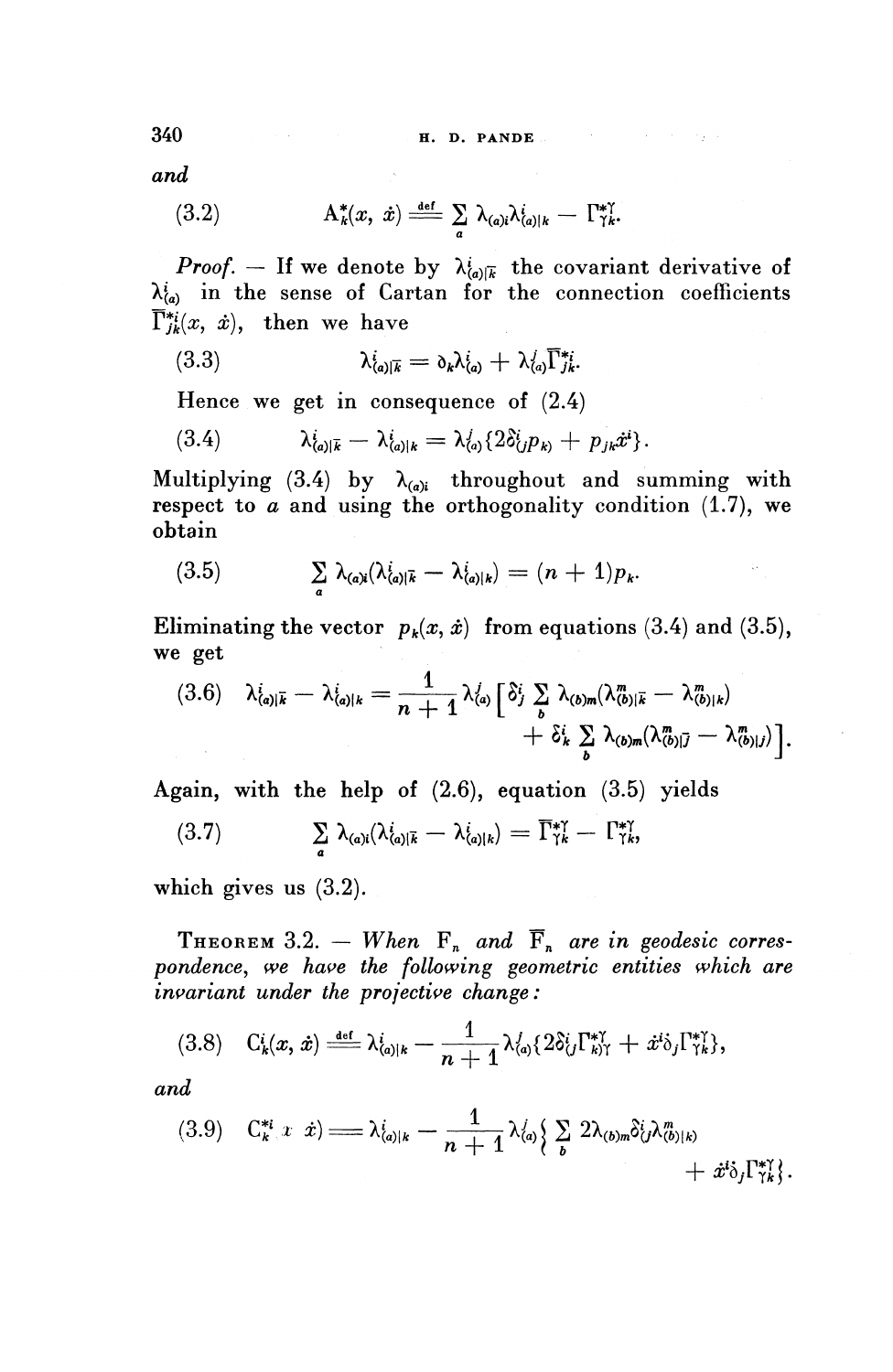**PBOJECTIVE INVARIANTS OF AN ORTHOGONAL ENNUPLE 341** *Proof. —* **Using equations** (2.6), (2.7) **and** (3.4), **we get**  $(3.10) \quad \lambda_{\langle a\rangle | \bar{k}}^i = \lambda_{\langle a\rangle | k}^i = \frac{1}{n+1} \lambda_{\langle a\rangle}^j [\delta_j^i (\overline{\Gamma}_{\gamma k}^{*\gamma} - \Gamma_{\gamma k}^{*\gamma})]$  $\dot{\mathcal{F}} + \delta_k'(\overline{\Gamma}_{\gamma}^{*\gamma} - \Gamma_{\gamma}^{*\gamma}) + \dot{x}^i \delta_i(\overline{\Gamma}_{\gamma}^{*\gamma} - \Gamma_{\gamma}^{*\gamma}).$ 

which yields the result (3.8).

Again, eliminating  $p_k(x, \dot{x})$  and  $p_{lk}(x, \dot{x})$  from equations (2.7), (3.4) **and** (3.5), **we obtain**

$$
(3.11) \quad \lambda_{(a)|\bar{k}}^i - \lambda_{(a)|k}^i = \frac{1}{n+1} \lambda_{(a)}^j \sum_{b}^{j} \sum_{(b)m} [\delta_j^i(\lambda_{(b)|\bar{k}}^m - \lambda_{(b)|k}^m) + \delta_k^i(\lambda_{(b)|\bar{j}}^m - \lambda_{(b)|j}^m)] + \frac{x^i}{n+1} \lambda_{(a)}^j \delta_j(\bar{\Gamma}_{\gamma k}^{*} - \Gamma_{\gamma k}^{*}),
$$

**which gives us** (3.9).

THEOREM 3.3.  $-$  When  $F_n$  and  $\overline{F}_n$  are in geodesic corres*pondence, we have the following projective invariant geometric entities:*

$$
(3.12) \quad S_{abc}(x, \dot{x}) = \frac{1}{n+1} \left( \delta_{ab} \lambda_{c}^k \Gamma_{\gamma k}^{*\gamma} + \delta_{bc} \lambda_{(a)}^i \Gamma_{\gamma}^{*\gamma} \right) \\
 - \frac{1}{n+1} \lambda_{(a)}^j \lambda_{(b)i} \lambda_{(c)}^k \dot{x}^i \delta_j \Gamma_{\gamma k}^{*\gamma},
$$

*and*

$$
(3.13) \quad \mathcal{S}^*_{\mathit{acd}}(x, \dot{x}) \stackrel{\text{def}}{=} \mathcal{Y}_{\mathit{acd}} - \frac{1}{n+1} \Big[ \sum_b \left( \delta_{ca} \mathcal{Y}_{\mathit{bbd}} + \delta_{cd} \mathcal{Y}_{\mathit{bba}} \right) \Big] - \frac{1}{n+1} \lambda^j_{\mathit{da}} \lambda_{\mathit{cbi}} \lambda^k_{\mathit{da}} \dot{x}^i_{\mathit{bj}} \Gamma^*_{\mathit{Yk}},
$$

and

$$
\begin{array}{lll}\n\text{ad} & & \text{S}_{b}(x, \dot{x}) = \frac{\det}{a} \sum_{a} \mathbf{Y}_{aab} - \lambda_{(b)}^k \Gamma_{\gamma k}^{* \gamma}, \\
\text{S}_{b}(x, \dot{x}) = \frac{\det}{a} \sum_{a} \mathbf{Y}_{aab} - \lambda_{(b)}^k \Gamma_{\gamma k}^{* \gamma},\n\end{array}
$$

where  $Y_{abc}$  are Ricci coefficients of rotation.

*Proof.* – Multiplying (3.10) by the product  $\lambda_{(b)i}\lambda_{(c)}^k$  and using the orthogonality relation (1.7), we get

(3.15) 
$$
\overline{Y}_{abc} = \frac{1}{n+1} (\delta_{ab} \lambda_{(c)}^k \overline{\Gamma}_{\gamma k}^{* \gamma} + \delta_{bc} \lambda_{(a)}^j \overline{\Gamma}_{\gamma l}^{* \gamma} + \lambda_{(a)}^j \lambda_{(b)i} \lambda_{(c)}^k \dot{x}^i \delta_j \overline{\Gamma}_{\gamma k}^{* \gamma}) = Y_{abc} - \frac{1}{n+1} (\delta_{ab} \lambda_{(c)}^k \Gamma_{\gamma k}^{* \gamma} + \delta_{bc} \lambda_{(a)}^j \Gamma_{\gamma l}^{* \gamma} + \lambda_{(a)}^j \lambda_{(b)i} \lambda_{(c)}^k \dot{x}^i \delta_j \Gamma_{\gamma k}^{* \gamma}),
$$